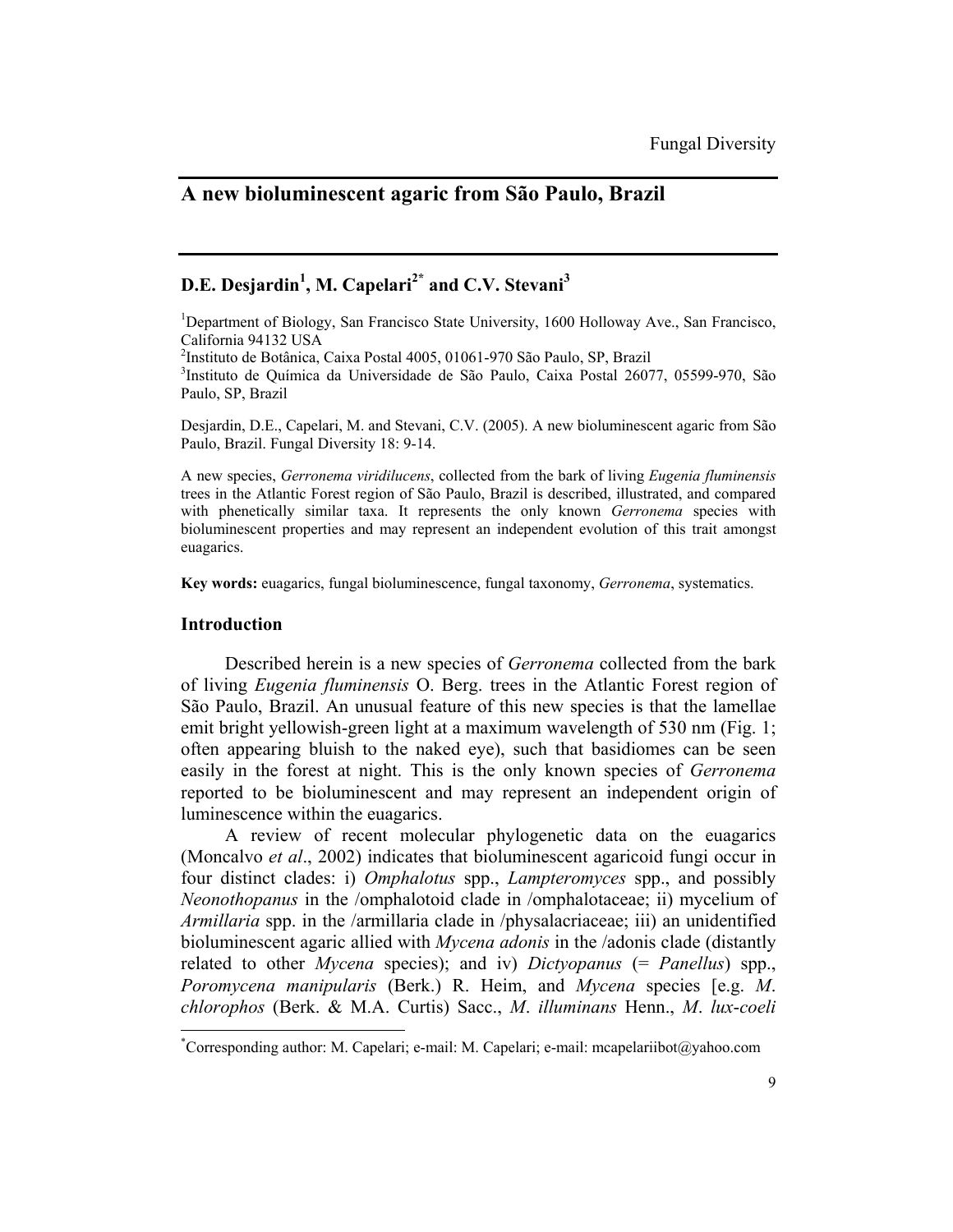Corner, *M*. *noctilucens* Corner, *M*. *sublucens* Corner] in the /mycenaceae clade. Assuming that *G*. *viridilucens* sp. nov. (described below) is phylogenetically allied with other *Gerronema* species and belongs in the /hydropoid clade, then it is distinct from other bioluminescent euagaric lineages and may represent an independent origin of this trait. For further information on luminous fungi and bioluminescent properties refer to the following short list of papers: Buller, 1924; Corner, 1950, 1954; Harvey, 1952; Calleja and Reynolds, 1970; Endo *et al*., 1970; Herring, 1978, 1994; Wassink, 1978, 1979; Kamzolkina, 1982; O'Kane *et al*., 1990.

Observations and measurements reported for micromorphological features were obtained from dried material rehydrated in 100% ethanol followed by distilled water, 3% KOH or Melzer's reagent. Basidiospore statistics include: x, the arithmetic mean of the basidiospore length by basidiospore width  $(\pm SD)$  for n basidiospores measured; O, the quotient of basidiospore length and basidiospore width in any one basidiospore, indicated as a range of variation in n basidiospores measured;  $Q_m$ , the mean of Q-values.

### *Gerronema viridilucens* Desjardin, Capelari et Stevani, **sp. nov.** (Figs. 1-6)

*Pileus* 5-20 mm latus, convexus dein planoconvexus, papillatus, centro depresso vel subumbilicato, marginem translucenter striatus vel sulcatus, glabrus, hygrophanus, apicaliter rubrobrunneus, pallidior vel aurantiobrunneus marginem versus. *Caro* 3% KOH ope haud rubescens vel virescens. *Lamellae* subdecurrentes vel decurrentes, distantes, latae, pallide rubrobrunneae, viridae luminosae. *Stipes* 5-15 × 2-3 mm, cylindricus, aequalis, fistulosus, haud insititius, glabrus ad apicem, pruinosus ad basim, pileo concolor. *Basidiosporae* 7-9.5 × 4.5-5.5 µm, ellipsoideae, leves, inamyloideae, hyalinae vel pallide luteae, contentae hyalinae vel vitellineae. *Basidia* 40-65 × 6-8 µm, subclavata, 4-spora. *Pleurocystidia* nulla. *Cheilocystidia* nulla. *Pileipellis* ex hyphis cylindraceis levibus hyalinis vel luteus inamyloideis cutem formantibus,  $3-12$  µm diam., in  $3\%$  KOH hyalinis; cellulae terminalia clavatae,  $30-42 \times 8-9.5$ µm. *Caulocystidia* 25-50 × 3-8 µm, cylindrica vel subclavata, hyalina, inamyloidea, tenuitunicata. *Fibulae* praesentes. Ad corticem Eugenia.

**Holotypus hic designatus**: São Paulo State, Brazil, Sept. 2003, C.V. Stevani, SP307883 (SP).

*Basidiomes* (Figs. 1-2) bioluminescent. *Pileus* 5-20 mm diam., convex to broadly convex, papillate, applanate and centrally depressed to subumbilicate in age, pellucid-striate to rugulo-striate or sulcate; surface glabrous, hygrophanous; disc reddish brown, margin pale reddish brown to orangish brown, becoming paler with moisture loss; 3% KOH negative on surface and context. *Context* thin, tough, pale concolorous with surface. *Odor* and *taste* not recorded. *Lamellae* subdecurrent to decurrent, distant with 2 series of lamellulae, relative thick, moderately broad (1-2 mm), pinkish-beige to pale concolorous with the pileus surface. *Stipe*  $5-15 \times 2-3$  mm, central, cylindrical,  $\pm$ equal above a slightly swollen base, hollow, pliant, non-insititious, glabrous above with a pruinose base, hygrophanous, concolorous with the pileus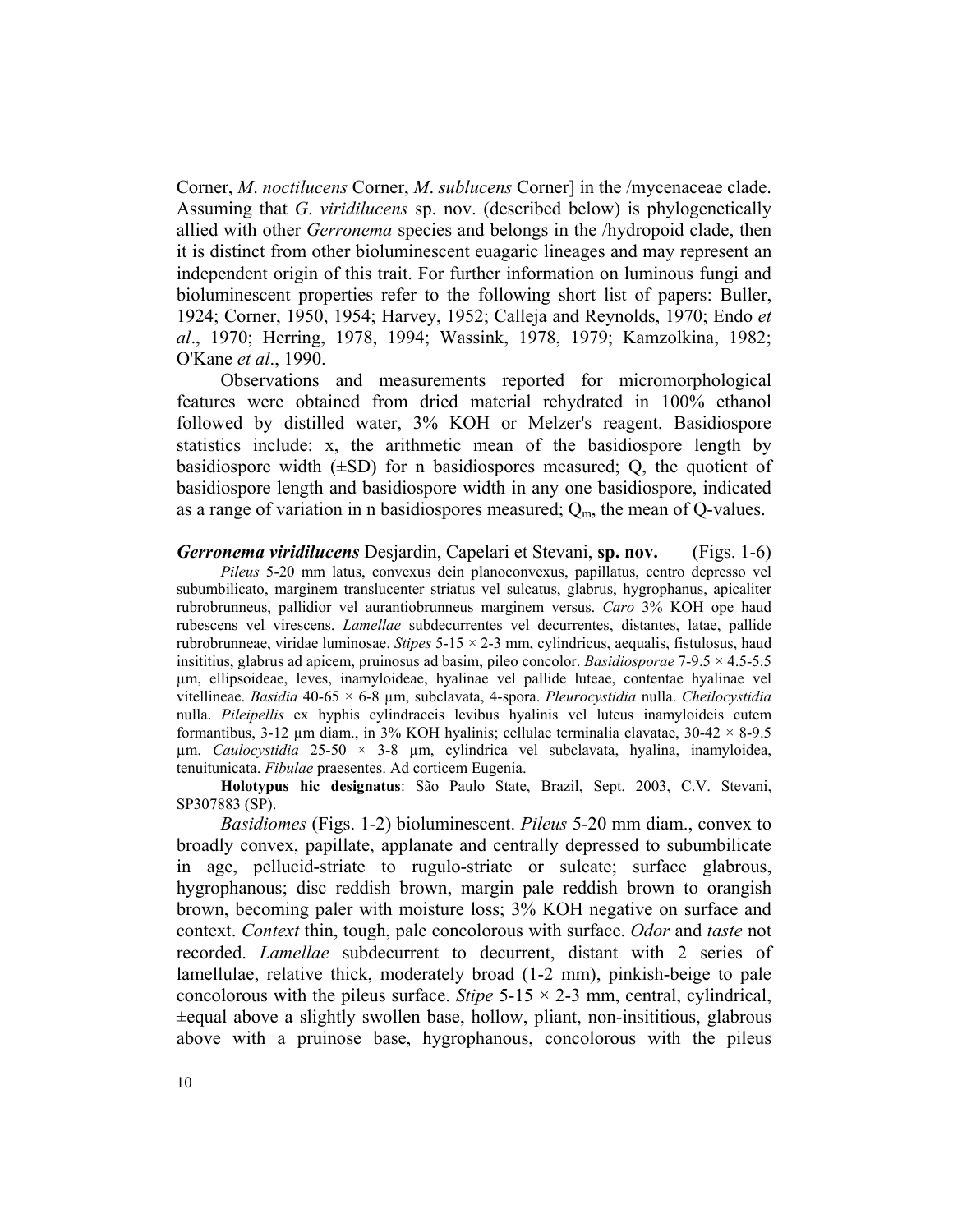### Fungal Diversity



**Figs. 1-2.** Basidiomes of *Gerronema viridilucens*. **1.** Basidiomes in the dark showing bioluminescence. Photo taken with Fuji Superia ASA 400 film at f11 with 50 min. exposure. The pileus surface appears weakly luminescent as a result of light transmitted through the pileus context from the lamellar source. **2.** Basidiomes in daylight. Basidiome at left in the bottom row of Fig. 2 is not present in Fig. 1. Bar = 10 mm.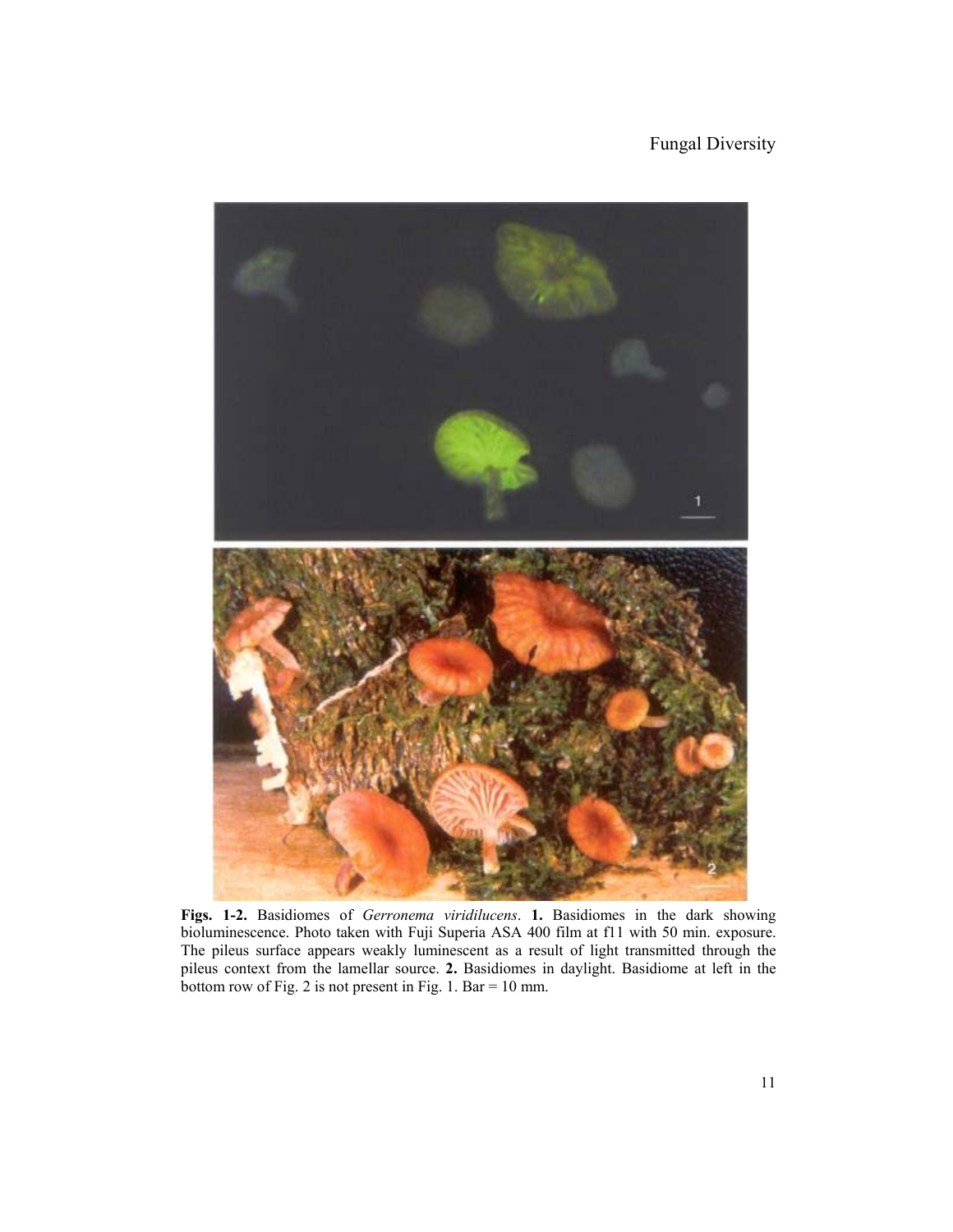

**Figs. 3-6.** Micromorphological features of *Gerronema viridilucens* (from holotype). **3.** Basidiospores. **4.** Basidia and basidiole. **5.** Pileocystidia. **6.** Caulocystidia. Hatch marks in Figs. 3-4 indicate golden, resinous contents. Bar =  $10 \mu$ m.

surface, becoming beige with moisture loss, base white or buff-colored. *Basidiospores* (Fig. 3) 7-9.5  $\times$  4.5-5.5  $\mu$ m [ $\bar{x}$  = 8.7  $\pm$  0.9  $\times$  5  $\pm$  0.5  $\mu$ m, Q = 1.6-2,  $Q_m = 1.7 \pm 0.12$ ,  $n = 25$  spores], ellipsoid to broadly ellipsoid, inequilateral in profile, smooth, hyaline to pale yellow, a few spores with golden, resinous contents, inamyloid, non-dextrinoid, thin-walled. *Basidia* (Fig. 4) 40-65  $\times$  6-8 µm, subclavate, 4-spored, with sterigmata up to 5 µm long, hyaline when young, mature basidia with yellowish tawny, resinous and refractive contents, thin-walled, basally clamped. *Basidioles* (Fig. 4) subclavate to narrowly clavate, obtuse, hyaline, not refractive. *Pleurocystidia* and *cheilocystidia* absent; lamellar edge fertile. *Pileipellis* a cutis with scattered pileocystidia; hyphae 3-12 µm diam., cylindrical to slightly inflated, agglutinized, smooth, non-incrusted, hyaline to pale yellow, inamyloid, thinwalled; *pileocystidia* (Fig. 5)  $30-42 \times 8-9.5$  µm, clavate, scattered, repent to erect, hyaline, thin-walled; pileus margin composed of filamentous to flexuous hyphae, terminal cells 30-45 × 3-5 µm, obtuse, hyaline, thin-walled. *Pileus trama* of loosely interwoven hyphae 4-12(-18) µm diam., cylindrical, smooth, hyaline, inamyloid, thin-walled; with scattered oleiferous hyphae with golden,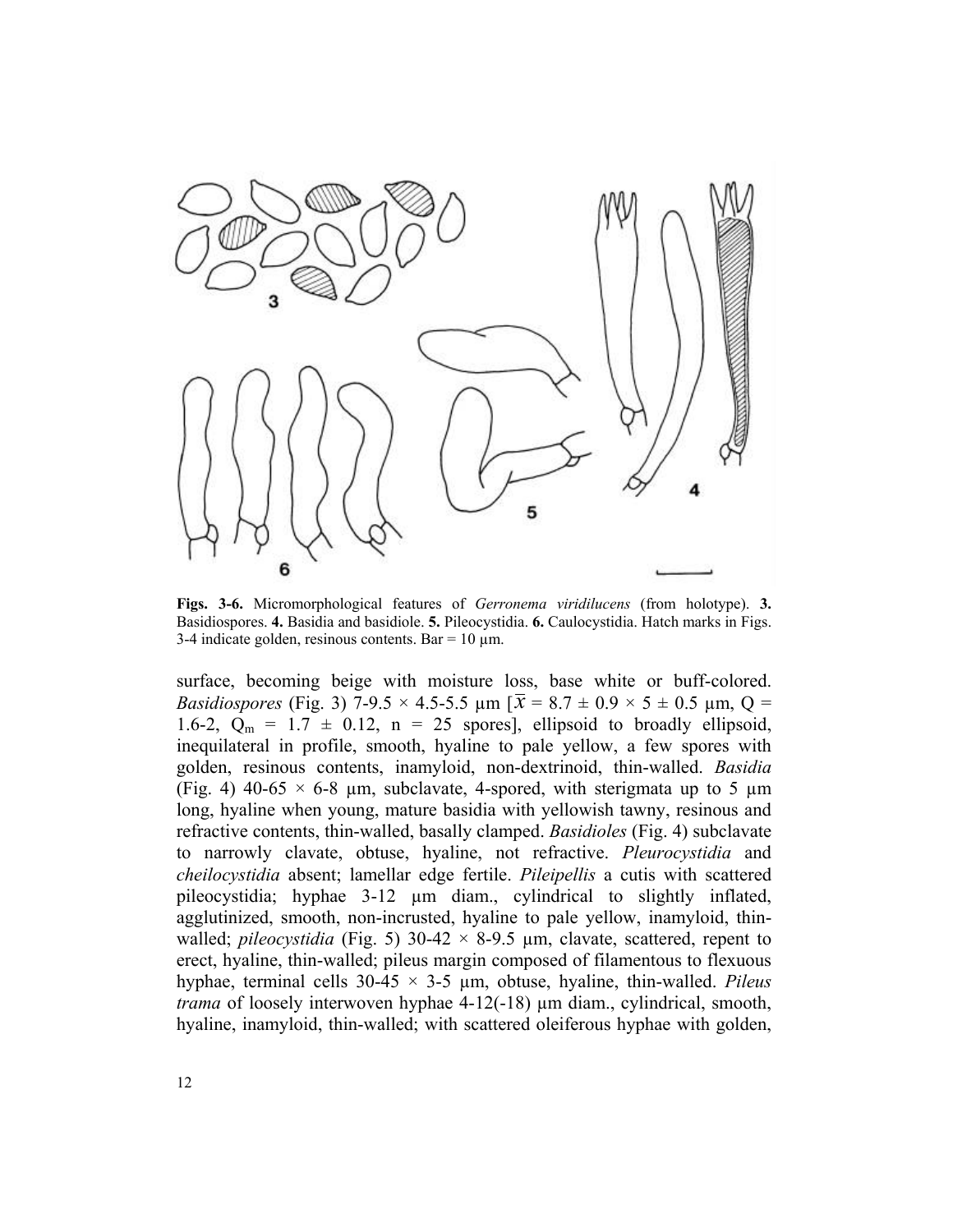refractive, resinous contents. *Stipe tissue* monomitic; cortical and medullary hyphae similar, 3-10 µm diam., cylindrical, parallel, smooth, non-incrusted, hyaline to pale yellow, inamyloid, thin-walled, septa mostly unclamped. *Stipitipellis* composed of numerous caulocystidia: *caulocystidia* (Fig. 6) 25-50  $\times$  3-8  $\mu$ m, irregularly cylindrical to subclavate or irregular in outline, scattered on stipe apex, clustered on stipe base, erect, hyaline, inamyloid, thin-walled. *Clamp connections* present in all tissues.

In culture, hyphae white, becoming reddish brown like the pileus in age; young cultures green luminescent. Growth rate slow, 30-40 days to cover 90 mm Petri plate at 25˚C.

*Habit*, *habitat*, *and distribution*: Solitary to scattered, common on bark of living *Eugenia fluminensis* (*Myrtaceae*) in Atlantic Forest of São Paulo State, Brazil; abundant during Sept. thru April when relative humidity is 85-90% and temperatures vary from 20-30˚C.

*Specimens examined*: BRAZIL, São Paulo State, municipality of Iporanga, Parque Estadual Turistico do Alto Ribeira (PETAR), S24˚16-38', W48˚29-44', September 2003, C.V. Stevani, SP307883 (**holotype designated here**, SP; isotype, SFSU); same locality, 13 December 2002, C.V. Stevani, SP307922; same locality, 27 February 2003, R. Braga Neto, SP307923; same locality, 11 December 2002, C.V. Stevani & M. Capelari, SP307924; same locality, April 2004, C.V. Stevani, SP307925. All specimens are deposited in SP except where noted otherwise.

*Notes*: *Gerronema viridilucens* is characterized by the following features: small, reddish brown basidiomes with decurrent, distant lamellae and growth on living myrtaceous trees; a negative KOH reaction on pileus surface; the absence of hymenial cystidia; the presence of clamp connections; and an intense green luminescence. Pigmentation and basidiome shape are reminiscent of a *Xeromphalina* species, but the inamyloid basidiospores, lack of a KOH reaction (i.e., tissues not rubescent), and white stipe basal mycelium remove *Xeromphalina* from consideration. An atypical, although not unique, feature of *G*. *viridilucens* is that the basidiospores, basidia and oleiferous hyphae have golden, resinous contents. Only a few other *Gerronema* species have been reported with this characteristic [viz., *G*. *macrosporum* (Singer) Singer, *G*. *laccarioides* Singer, *G*. *cyathiforme* (Berk & M.A. Curtis) Singer, *G*. *bryogeton* Singer] and a comparison with these species is presented below.

*Gerronema macrosporum*, a species described from the bark of dicotyledonous trees in Tucuman, Argentina, differs from *G*. *viridilucens* in forming orange-ferruginous basidiomes with larger basidiospores (8.8-11.7  $\times$ 5.5-6.2 µm) and lacks clamp connections (*fide* Singer, 1970). *Gerronema laccarioides*, a rose-colored species from Amazonas, Brazil, differs in forming smaller basidiomes (pilei 6-9 mm diam) with larger basidiospores (9.5-11.2  $\times$ 4.8-6.7 µm), has filamentous cheilocystidia, and a terrestrial habit (*fide* Singer, 1989). The absence of bright yellow and orange pigments in *G*. *viridilucens*